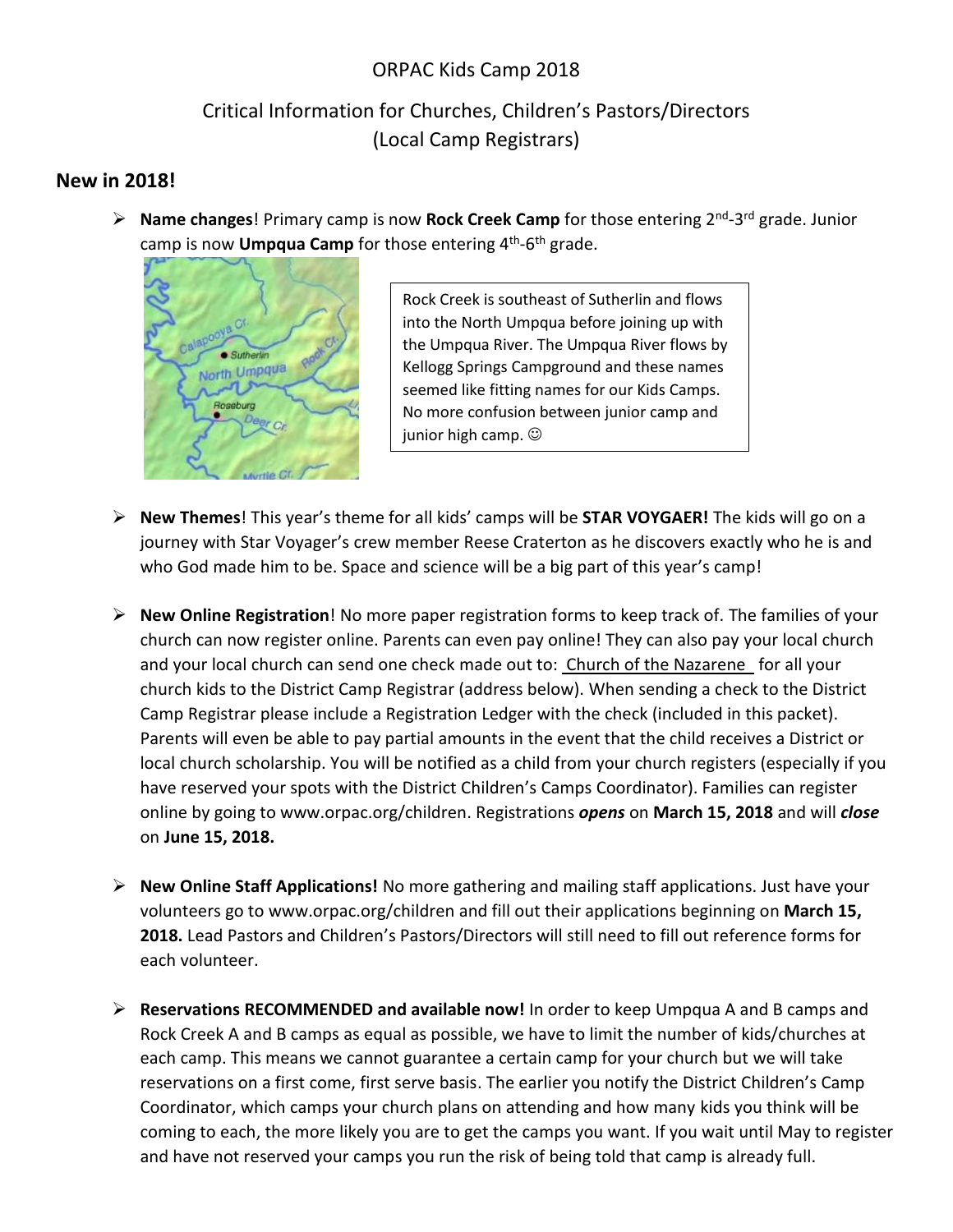- **New Due Dates**! In order to be sure each camp has adequate adult child ratios and directors can plan appropriately for each camp. Please note the following due dates:
	- **Camper Registration opens on March 15, 2018. Please have all your families register their campers by MAY 31, 2018**.
	- **Registrations received after May 31st will be subject to a \$50 late fee.**
	- **Registration for all kids' camps will be CLOSED as of June 15, 2018.**
	- **Staff Applications are due by May 31, 2018. Staff applications received after June 1st will only be considered if there is a need for more staff in the area they are applying for and at the sole discretion of the camp director.**
	- **Scholarship Applications must be postmarked no later than April 20, 2018.**
- **Camp Registration Fee Increase.** This may be a little bit of a sticker shock to some churches and some families who have attended kids' camps for some time as it is more than a \$5 increase. We want you to know that we did not take the increase lightly. This increase came after careful review of all the numbers and the need for our fee to match the actuals costs of camp. **Umpqua \$195, Rock Creek \$125.**
- **No drawing contest.** This year we will not hold a drawing contest for the t-shirt design.

# **STAFFING REQUIREMENTS: Please read carefully!**

#### **Physical/Mental Requirements:**

- All camp staff must be physically able to navigate Camp Kellogg's unique terrain (hills, hills, and more hills).
- Sleeping arrangements are bunk beds in cabins, some have bathrooms in the cabin and others have bathrooms close by. All camp staff are expected to stay in cabins or staff housing.
- All camp staff need to be willing to carry out their job duties as assigned by the camp director. Job assignments are applied at the time of application but are assigned at the discretion of the camp director and are not guaranteed.
- All camp staff/counselors are expected to invest in every child equally.

#### **Age Requirements:**

- Adult Counselors are 21 years and older.
- Teen Counselors are 16-20 years old.
- Junior Staff are teens 15-17 years old (there is limited space for these helpers)

#### **Staffing Ratios:**

- Churches are required to provide adequate volunteer staffing to allow us to fulfill our staff/camper ratios (1 staff per every 4 children).
- Cabins will be staffed with 2 adults, or 1 adult counselor and 1 teen counselor.
- Staying each cabin will have be 8 children and 2 counselors, allowing for a ratio of 1 to 4.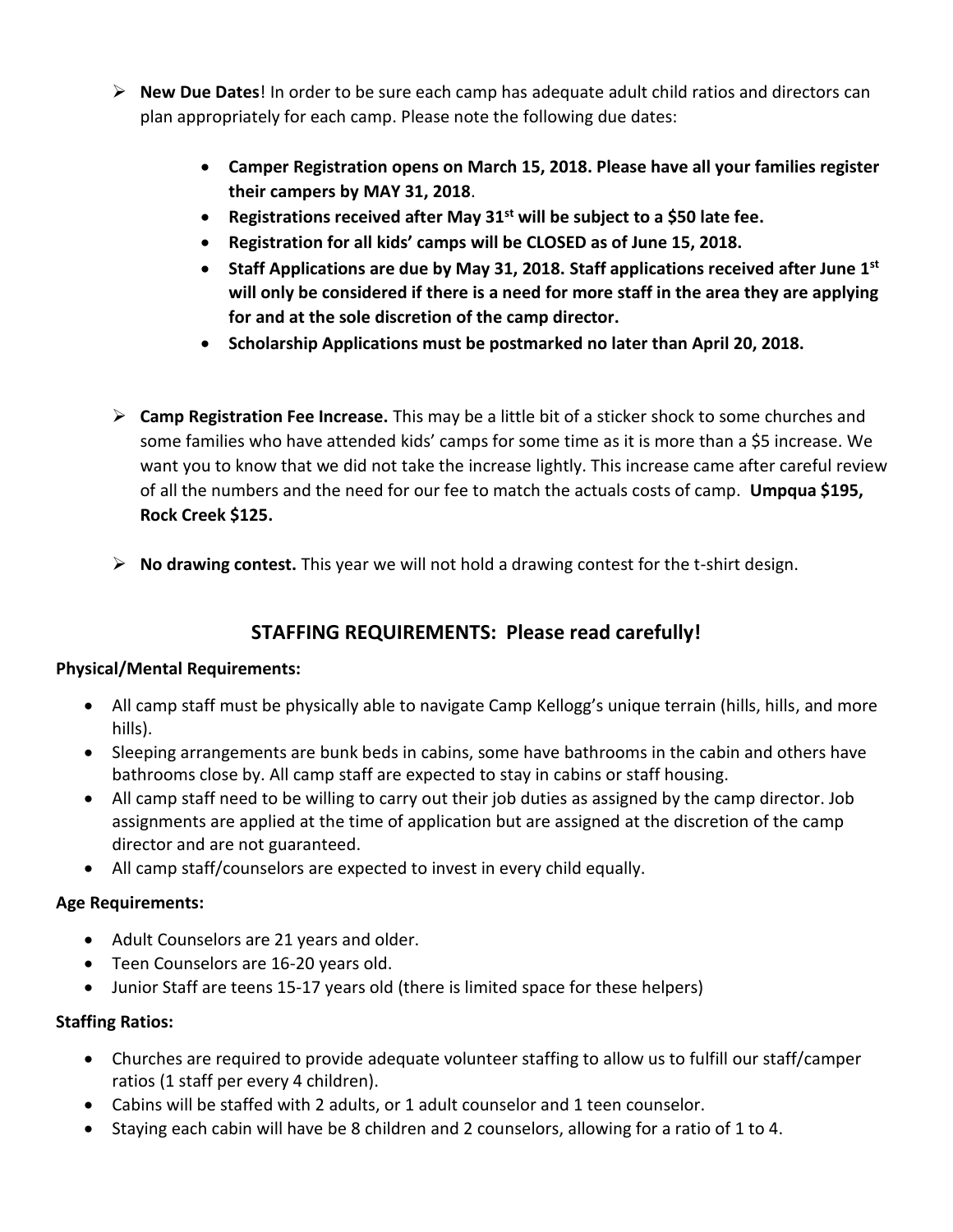- If your church or a child from your church requires additional supervision please contact the District Children's Camp Coordinator.
- If camper/staff ratios are not meet and your church has not provide the required staff, your church may be placed on a holding list until adequate staffing can be found.
- If you are sending children with special physical or behavioral needs, your church will be asked to send additional staff depending on the level of assistance those kids require.

# **LOCAL CAMP REGISTER RESPONIBILITIES**

As the local camp registrar, it is your responsibility to make sure camper and staff application forms are completed online and submitted BEFORE the due dates. The District Camp Registrar will notify you if any of your campers or staff applications information is incomplete and it is you responsibility to make sure their information is updated in order for the person to be considered for camp.

Applicants for camp staff are required to have references completed by 2 church staff members and 1 non staff member. One by the Lead Pastor and one by the Children's Pastor/Director. If your church does not have a paid Children's Pastor/Director, your volunteer Children's Ministry Coordinator or another pastoral staff member may complete that reference. These signatures are your churches' endorsement of the applicant. The level of excellence brought by counselors and staff directly impact the quality of camp.

#### **START TIMES/END TIMES:**

- Rock Creek (formerly Primary) Camp begins at 11:00 am with lunch included.
- Umpqua (formerly Junior) Camp begins at 1:00 pm. Those driving a long distance to Junior Camp will need to have their campers bring a sack lunch or stop for lunch along the way.
- Both camps officially end at 1:00 pm but please be sure someone from your church is there for the closing ceremonies starting about 12:30pm in order to be part of the safe and orderly "sending off" of each church group.

## **HEAD LICE GUIDELINES:**

#### **Head Lice Checks:**

- All churches are required to do a head lice check on all campers before immediate departure to camp.
- All campers will be inspected at camp for head lice before checking in at the registration table. **Local church personnel may not leave the camp grounds until all of their campers have passed this inspection.**

#### **If Head Lice are Present:**

- At registration time, the following steps will be taken:
	- Severe cases will not be allowed to attend camp.
	- If deemed treatable, the child's local church personnel will be responsible for treatments and will reimburse the camp for needed supplies. The child will be isolated from other campers until treatment is successful.
- During camp, the following steps will be taken:
	- The child will be immediately isolated from the rest of the campers.
	- Parent/Guardian will be contacted and given the following options: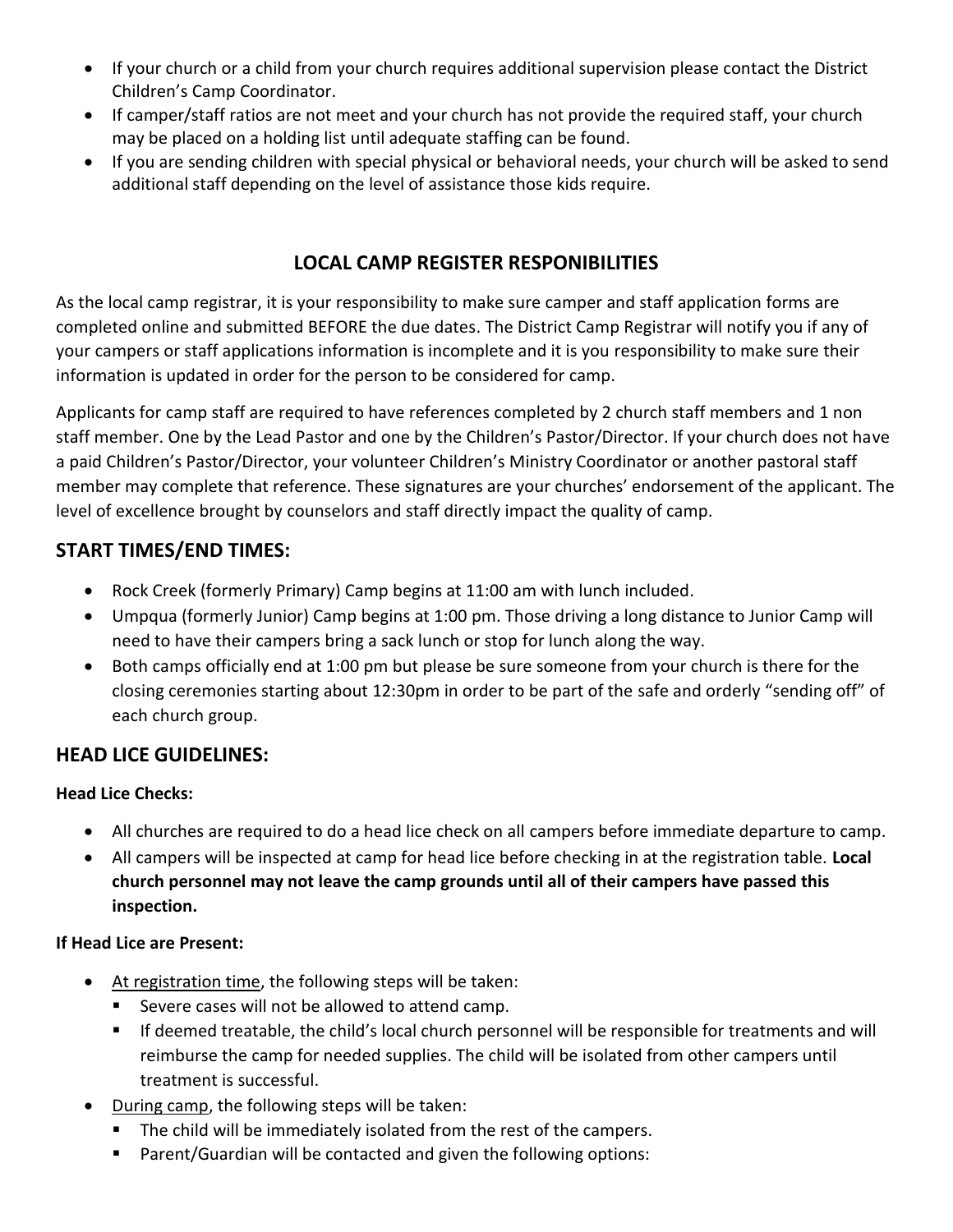- o Come and pick up or care for the child.
- o Give permission for treatment by local church personnel and accept responsibility for cost.

#### **REFUND POLICY**:

- Cancellations made at least **14 full days** prior to the start of camp will receive a FULL refund.
- Cancellations made at least **7 full days** prior to the start of camp will receive an 80% refund.
- Later cancellations will receive 50% of the total fee.

#### **DISTRICT SCHOLARSHIP PROGRAM:**

- All scholarship applications must be postmarked by April 20<sup>th</sup>.
- $\Box$  Churches may apply for scholarships on behalf of a child without the parent or child's knowledge, in which case the parent's signature is not required. The signature of the church's staff will validate the scholarship need.
- $\Box$  Each scholarship is worth \$25. No partial scholarships will be awarded.
- $\Box$  Each church that applies will be offered at least two scholarships. When mailing more than two scholarship requests, indicate the order in which you want them placed on the waiting list (use box at the bottom of the application).
- $\Box$  Churches will be notified of their application status by the second week of May. Each recipient will be given a scholarship number. This number must be included on the Kid's Camp Registration Form.
- $\Box$  If a scholarship recipient decides not to attend camp, the camp treasurer will transfer the scholarship to another camper on the waiting list. The new recipient will receive a \$25 refund check after camp is over.
- $\Box$  All scholarships are awarded on a need basis only (the request form must be signed by a church staff member, indicating there is a financial need).

#### **MAIL SCHOLARSHIP APPLICATIONS TO:**

Heidi Fairbanks, District Camp Treasurer Coquille Church of the Nazarene 997 W. Central Blvd Coquille, OR 97423

For Questions: [heididenyelle@gmail.com](mailto:heididenyelle@gmail.com) 208-739-2592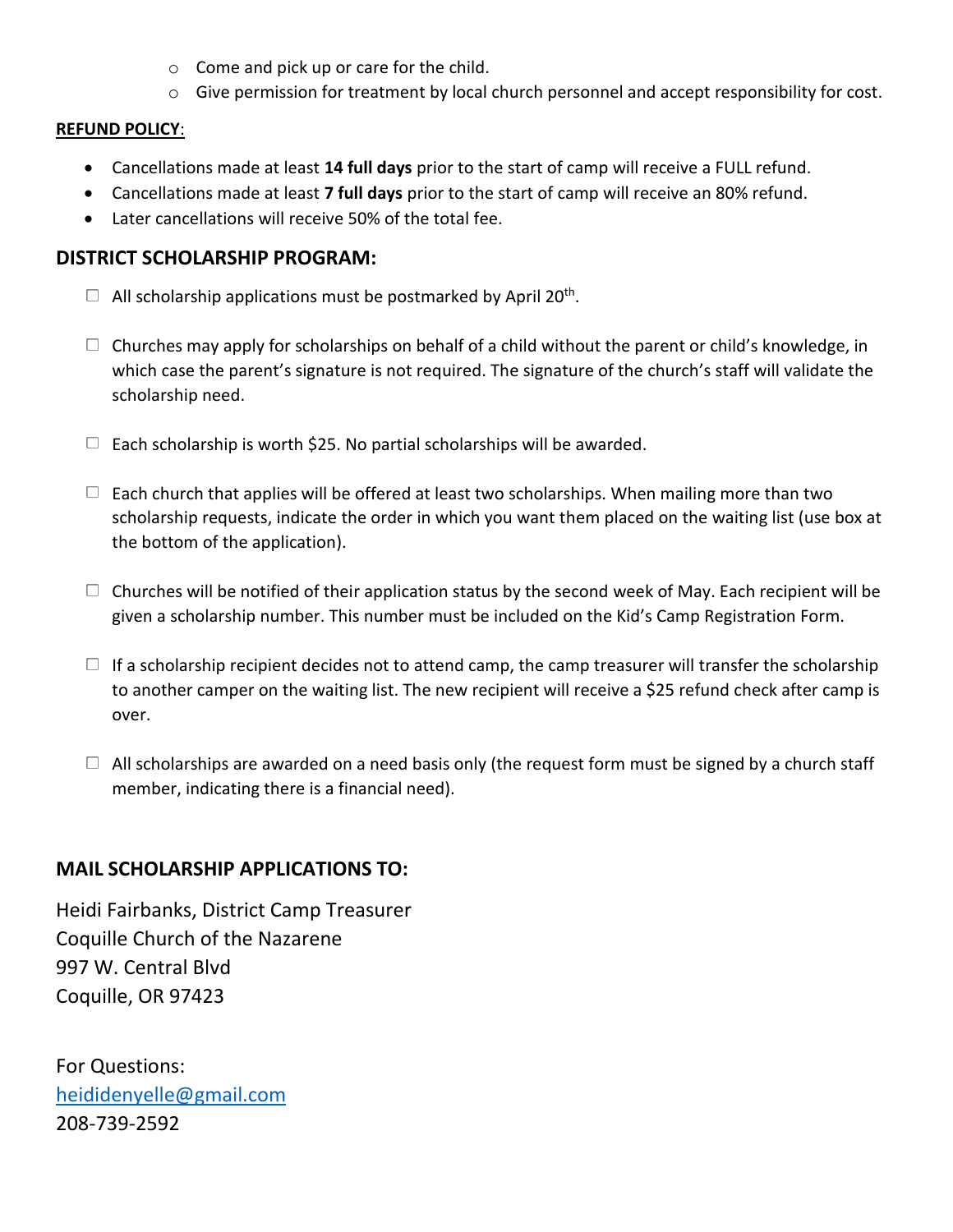# **DIRECTORY (If you have questions, please contact us below):**

| <b>District Camp Registrar</b>  | District Camp Registrar              |  |  |  |
|---------------------------------|--------------------------------------|--|--|--|
| (Camper Registrations)          | Shaun Stevenson                      |  |  |  |
|                                 | 503.472.8476                         |  |  |  |
|                                 | sstevenson@hillchurch.com            |  |  |  |
| <b>Reservations, Questions</b>  | District Children's Camp Coordinator |  |  |  |
| about staff                     | <b>Missy Humber</b>                  |  |  |  |
| applications/requirements,      | 503.991.1150                         |  |  |  |
| etc.                            | kidzone@ssnaz.org                    |  |  |  |
| <b>Rock Creek (formerly</b>     | Missy Humber                         |  |  |  |
| <b>Primary) Camps</b>           | kidzone@ssnaz.org                    |  |  |  |
|                                 | 503.991.1150                         |  |  |  |
| <b>Umpqua (formerly Junior)</b> | Kelly Andresen                       |  |  |  |
| Camp A                          | gladnazkids@gmail.com                |  |  |  |
|                                 | 503.537.8936                         |  |  |  |
| <b>Umpqua (formerly Junior)</b> | <b>Pastor Michelle Connolly</b>      |  |  |  |
| Camp B                          | Coastal97145@gmail.com               |  |  |  |
|                                 | 541.661.2255                         |  |  |  |

\* - Contact Shaun ASAP if you have cancellations. Failure to do so may result in a partial refund.

# **MAIL KIDS REGISTRATION PAYMENT LEDGER AND CHURCH CHECK TO:**

District Camp Registrar Shaun Stevenson 700 NW Hill Rd McMinnville, OR 97128